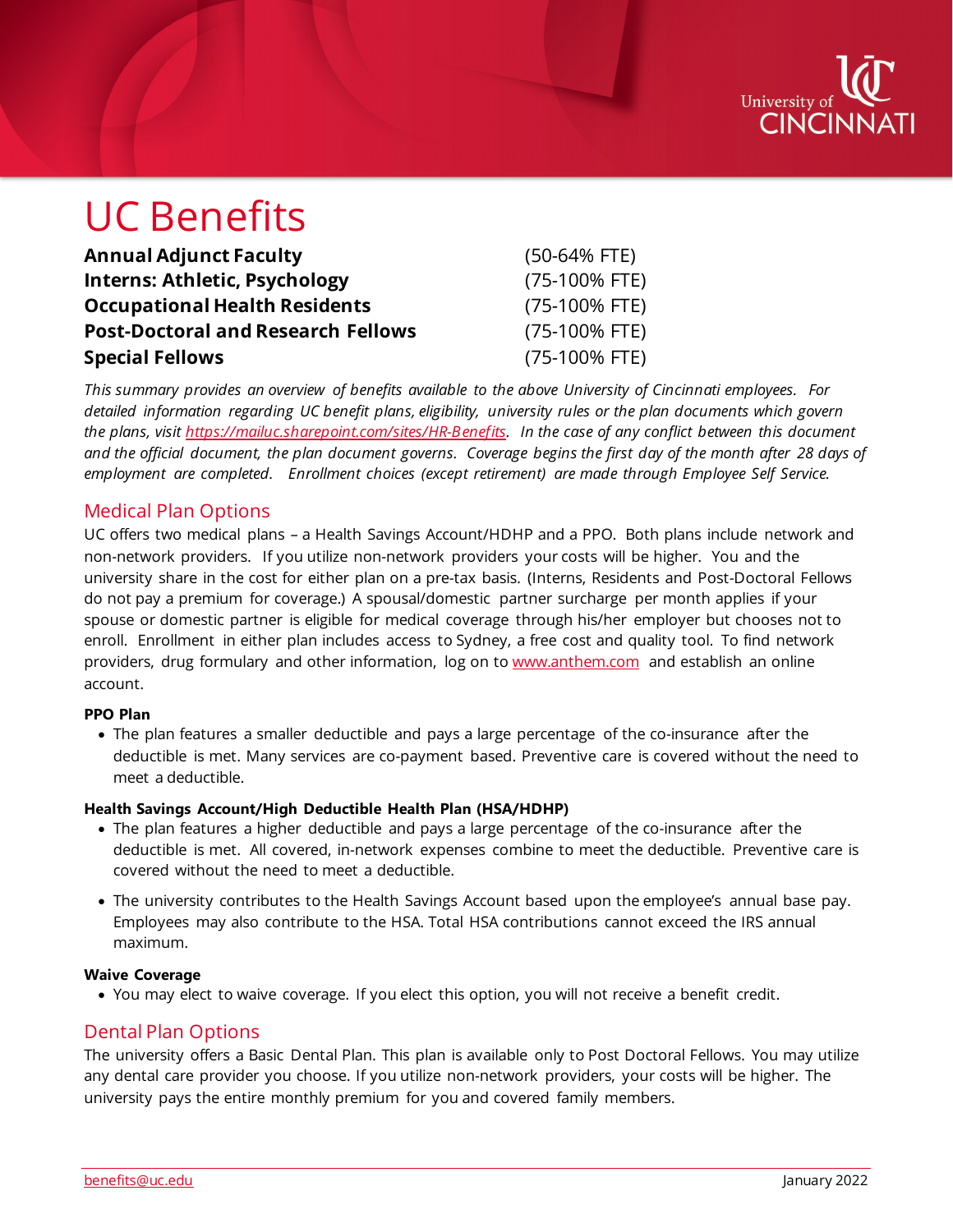#### **Basic Plan**

• This plan is a comprehensive dental plan. It does not offer orthodontia coverage. There is no monthly premium for the employee and covered family members.

#### **Waive Coverage**

• You may elect to waive coverage. If you elect this option, you will not receive a benefit credit.

# Employee Assistance Program

- Free, confidential telephonic counseling service for employee and family members 24/7/365; face-toface counseling, offered with up to 5 sessions per problem occurrence.
- Legal, financial and identity theft assistance.
- Child, elder care assistance.
- Management resources, discounts, consumer and wellness tips.
- Easy to navigate website with a wide array of resources.

# Vision Plan Options

The VSP vision plan is a materials-only plan. It includes network and non-network providers. If you utilize non-network providers, your costs will be higher. A routine vision refraction exam is covered once per calendar year through an Anthem network provider if you are enrolled in a university medical plan. You will pay the cost for the plan on a pre-tax basis. Visit [www.vsp.com](http://www.vsp.com/) to find network providers.

#### **Standard Vision Plan**

- After a small individual co-payment the plan provides an allowance for frames and lenses in glass or plastic (e.g. single vision, bifocal and corrective). Or you can choose contacts instead of glasses (frames and lenses). A separate co-payment applies to contacts.
- Discounts on many types of lens enhancements and other services such as hearing aids and Lasik surgery are included in the plan.

#### **Waive Coverage**

• You may elect to waive coverage. You will not receive a benefit credit.

# Retirement Plan Options

You will not contribute to Social Security as a public employee in the State of Ohio. You and the university will each contribute 1.45% of your income to Medicare.

#### **Ohio Public Employees Retirement System (OPERS); Staff and Librarians only**

- This plan offers you a choice of defined benefit plan, defined contribution plan, and a combined plan. Survivorship benefits may be available in the event of death. Should you separate from UC, you may request a refund or roll-over of your accumulated contributions.
- Your contribution is 10% of your pre-tax eligible earnings.
- The university contributes 14% of eligible pay on your behalf. For more information refer to [www.opers.org.](http://www.opers.org/)

#### **State Teachers Retirement System (STRS); Faculty only**

• This plan offers you a choice of a defined benefit plan, defined contribution plan, and a combined plan. Survivorship benefits may be available in the event of death. Should you separate from UC, you may request a refund or roll-over of your accumulated contributions.